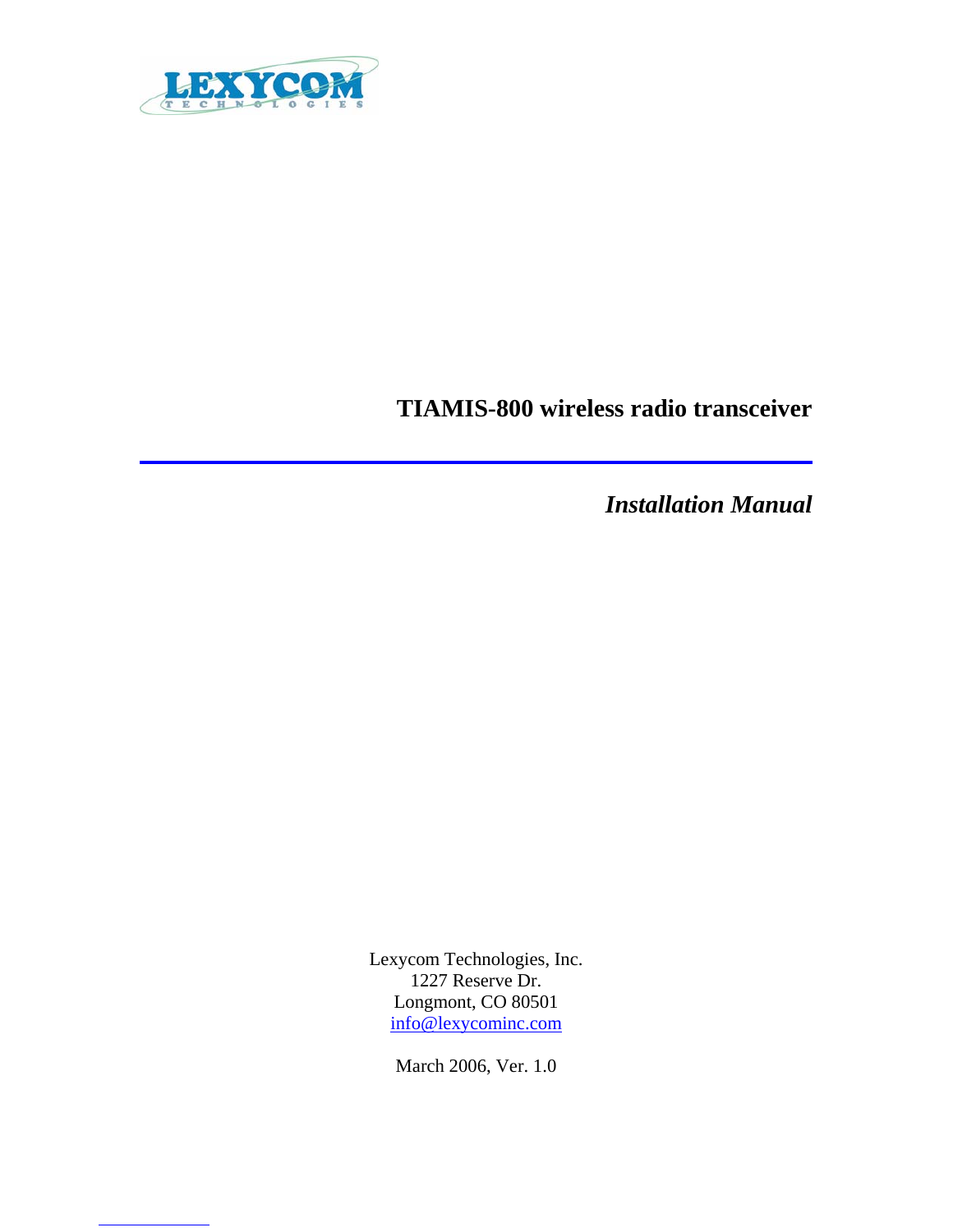

TIAMIS-800 wireless radio transceiver Installation Manual. Ver. 1.0

# **Table of Contents**

| Step 2. Determine the Maximum Allowed Transceiver's Output Power Settings 13 |  |
|------------------------------------------------------------------------------|--|
|                                                                              |  |
|                                                                              |  |

Information in this document is subject to change without notice. © 2006 Lexycom Technologies, Inc. All rights reserved. Microsoft and Windows are registered trademarks of the Microsoft Corporation. Other product names mentioned in this manual may be copyrights, trademarks, or registered trademarks of their respective companies and are hereby acknowledged.

The Tiamis-800 Wireless Data Transceiver is made in the United States of America. Printed in the United States of America.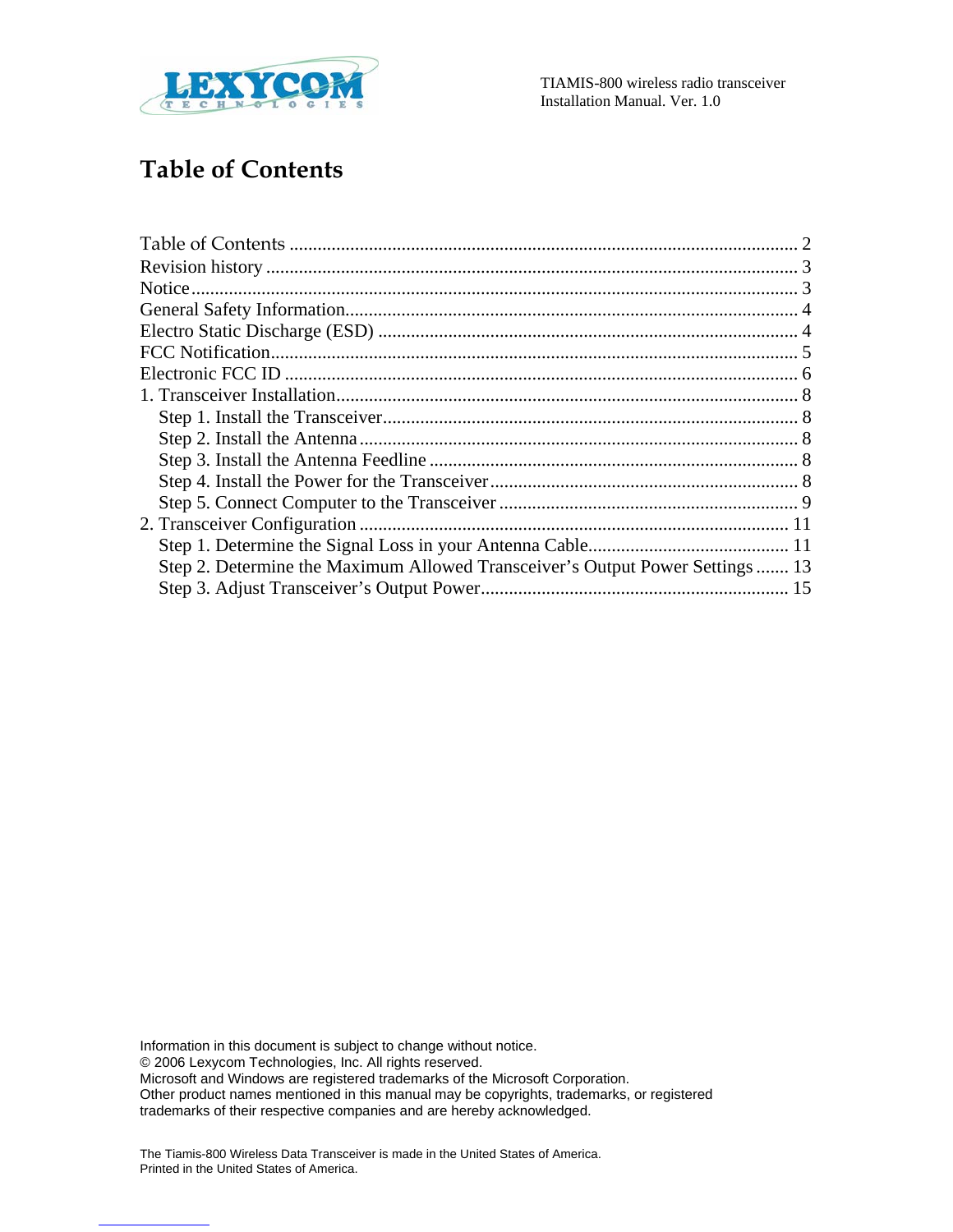

# **Revision history**

| Revision | Released            | Firmware level covered       |
|----------|---------------------|------------------------------|
|          | <b>March</b> , 2006 | 1106.i and prior, PCB Rev A2 |

## **Notice**

Changes or modifications not expressly approved by Lexycom Technologies, Inc. could void the user's authority to operate this equipment.

Any and all product information in this document is subject to change without notice.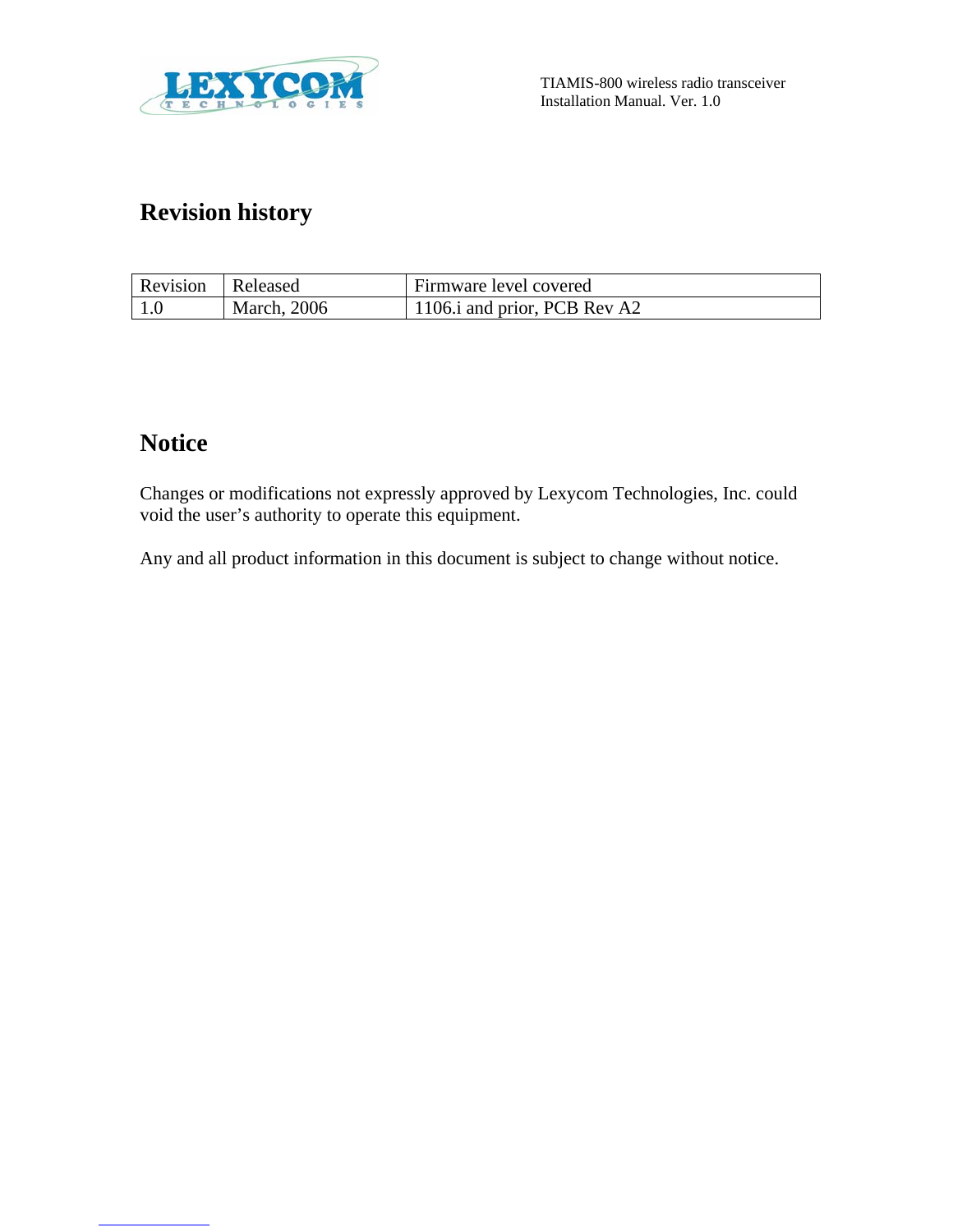

## **General Safety Information**

Lexycom Technologies, Inc. does not recommend the use of its products in life support applications where the failure or malfunction of a component may directly threaten life or lead to an injury.

Do not operate radio equipment near electrical blasting caps or in an explosive atmosphere.

Do not operate radio transmitter unless all RF connectors are secure and any open connectors are properly terminated.

Do not allow the antenna to come close to, or touch, the eyes, face, or any exposed body parts while the radio is transmitting.

Be sure that your Tiamis-800 transceiver has been provided with sufficient DC voltage and current.

All equipment should be installed according to the manufacturer's instructions and in accordance with all regulatory agencies.

### **Electro Static Discharge (ESD)**

Static build up can cause serious damage to electronic devices when improperly handled. Appropriate precautions should be taken when handling the transceiver(s).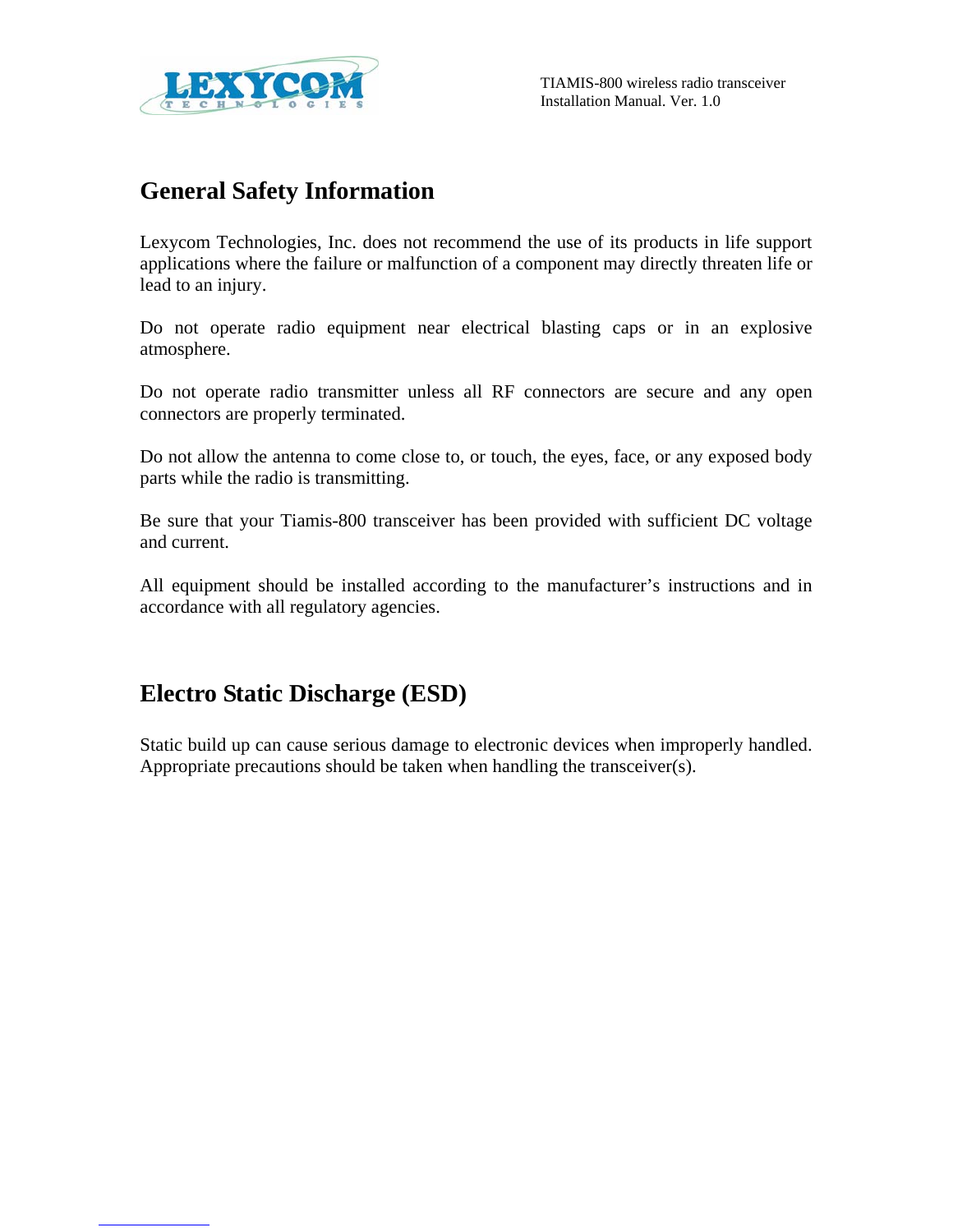

# **FCC Notification**

This device complies with part 15 of the FCC rules. Operation is subject to the following two conditions: 1) This device may not cause harmful interference and 2) this device must accept any interference received, including interference that may cause undesired operation.

This device must be operated as supplied by Lexycom Technologies, Inc. Any changes or modifications made to the device without the express written approval of Lexycom Technologies may void the user's authority to operate the device.

#### WARNING: The Tiamis-800 transceiver has the maximum transmitted output power of 1 Watt. It is required that the transmit antenna be kept at least 23 cm away from nearby persons to satisfy FCC RF exposure requirements.

**NOTE:** This equipment has been tested and found to comply with the limits for a Class A digital device, pursuant to part 15 of the FCC Rules. These limits are designed to provide reasonable protection against harmful interference in the commercial installations. This equipment generates, uses and can radiate radio frequency energy and, if not installed and used in accordance with the instructions, may cause harmful interference to radio communications. Operation of this equipment in a residential area is likely to cause harmful interference in which case the user will be required to correct the interference at his own expense.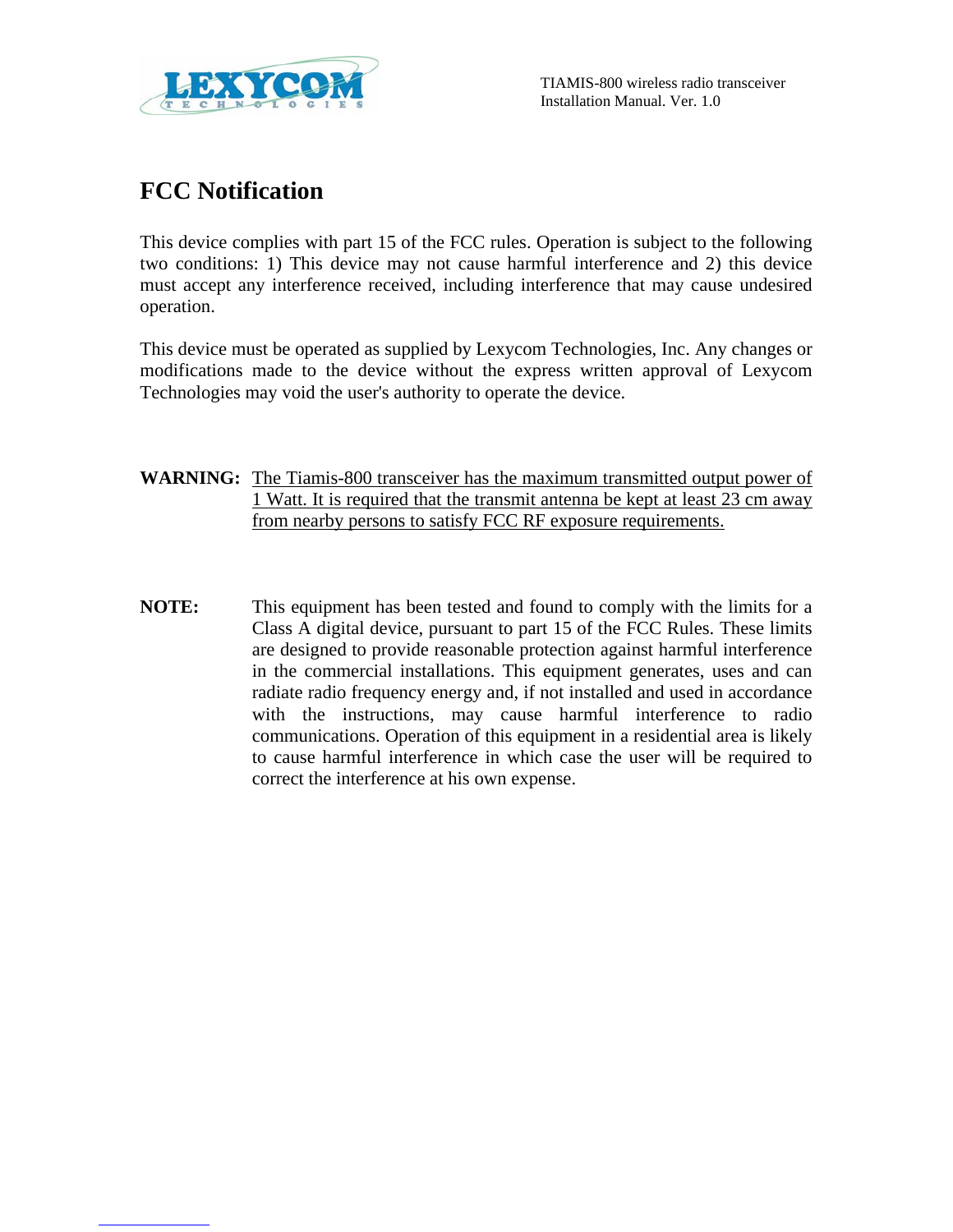

TIAMIS-800 wireless radio transceiver Installation Manual. Ver. 1.0

# **Electronic FCC ID**

The Tiamis-800 transceiver is a Software Defined Radio transceiver (SDR). Its FCC ID label can be accessed by using a standard terminal program such as Hyper Terminal or similar.

To access transceiver's FCC ID, follow the steps below.

1. Connect one end of the data cable supplied to you by Lexycom to the RS232 diagnostics connector and the other end of the same cable to the programming computer's COM port.



- 2. Apply power to the transceiver by turning the power source On.
- 3. On the computer, start the Hyper Terminal or similar terminal program.
- 4. Push the Reset button on the interface board. The Hyper Terminal's screen will show FCC ID number (shown below).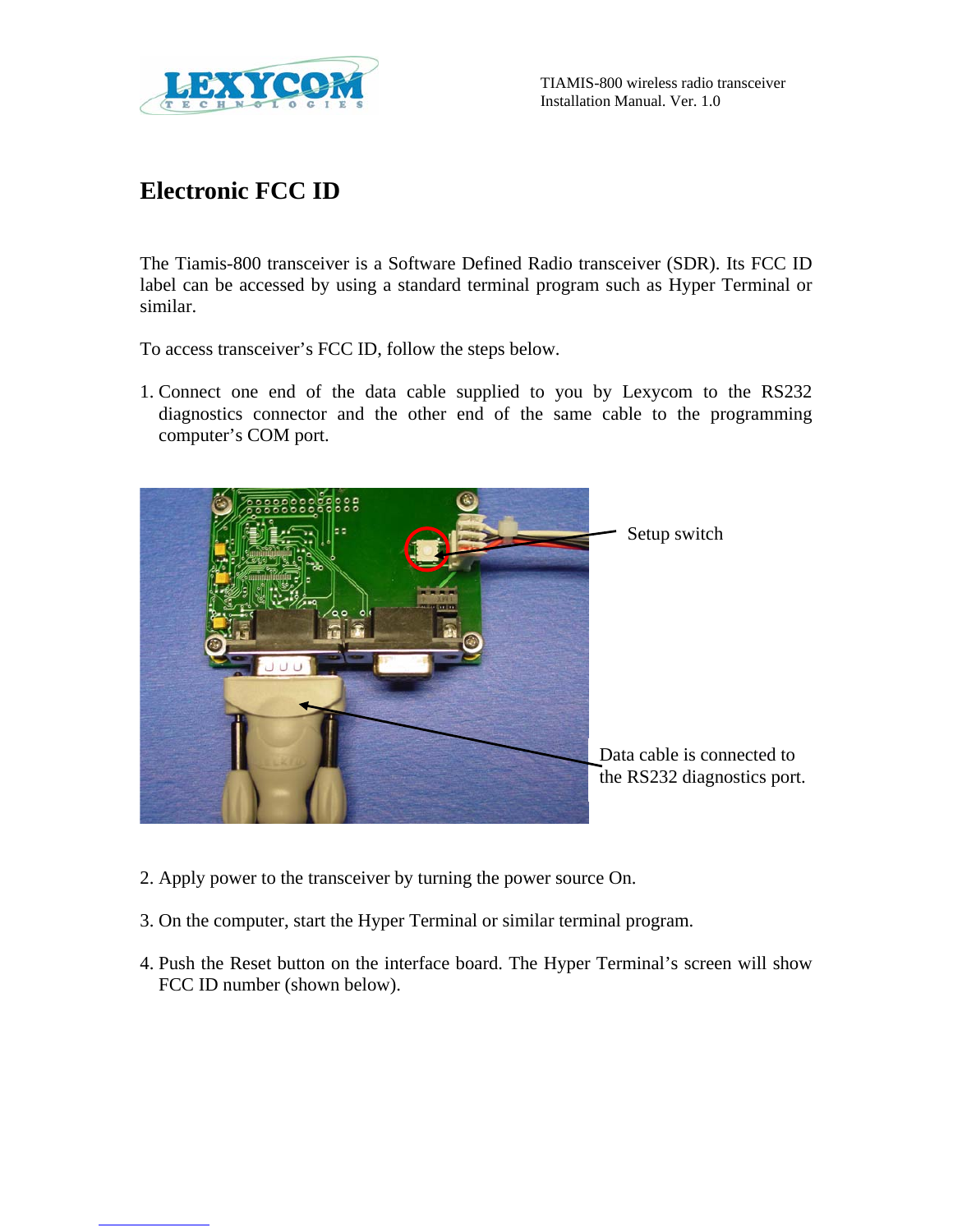

| COM4_19200 - HyperTerminal                                    |                                                                                                                                                                             |                                      |  |
|---------------------------------------------------------------|-----------------------------------------------------------------------------------------------------------------------------------------------------------------------------|--------------------------------------|--|
| File Edit View Call Transfer Help                             |                                                                                                                                                                             |                                      |  |
| 0 6 7 8 0 8 8<br>Model<br>Serial Number<br>B00T Rev<br>FCC ID | LEXYCOM Technologies, Inc.<br>Software Defined Radio Transceiver<br>Tiamis-800<br>F04E33<br>Firmware Rev 1106.i<br>Hardware Number 18A2-F02-R10-R019<br>001.e<br>TKY-TMS800 |                                      |  |
| Connected 0:00:55<br>ANST                                     | SCROLL<br>CAPS<br>57600 8-N-1                                                                                                                                               | Print echo<br>Capture<br><b>NLIM</b> |  |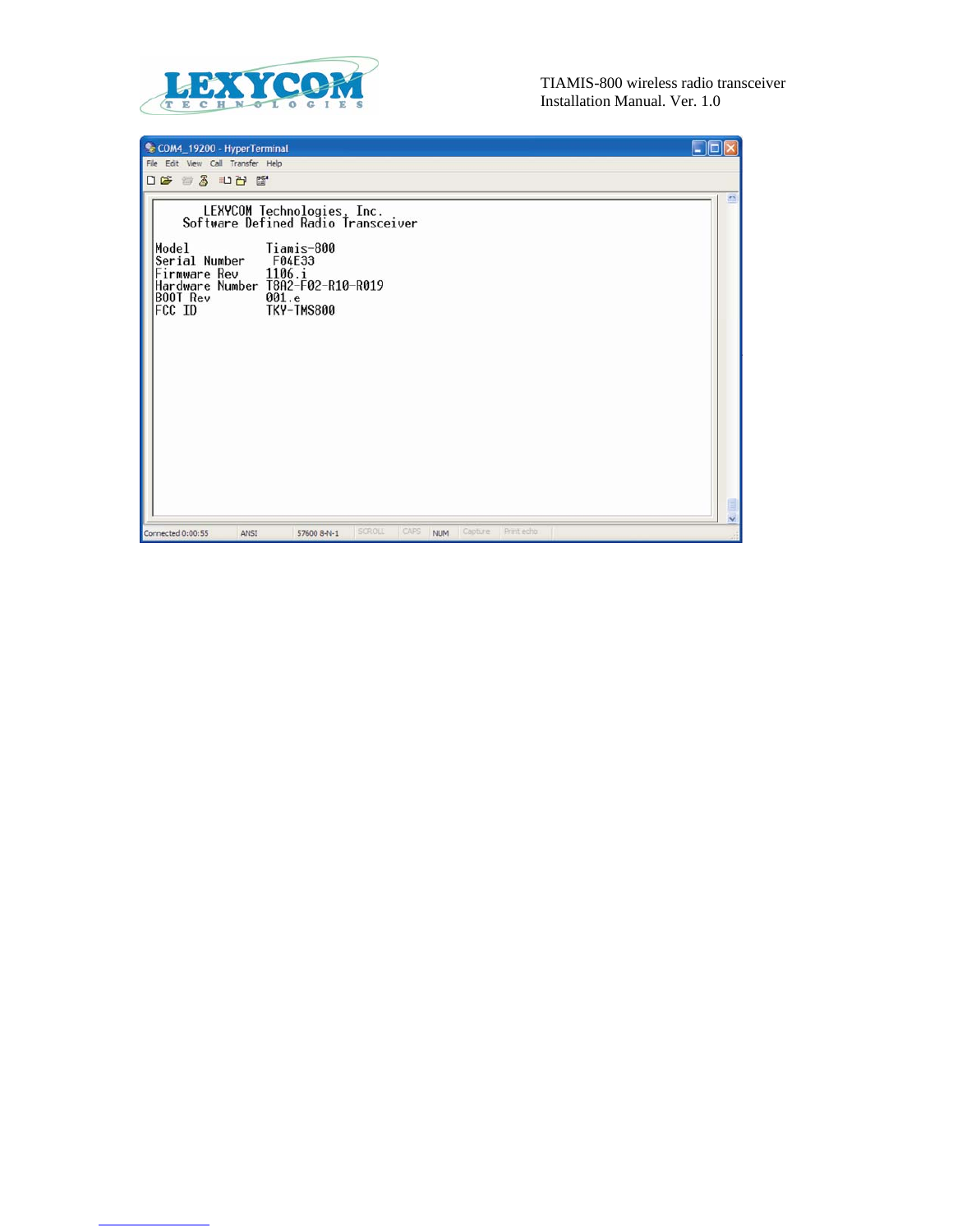

## **1. Transceiver Installation**

To install the transceiver follow the steps listed below.

### **Step 1. Install the Transceiver**

 Install the transceiver on a flat surface using the mounting holes in the corners of the transceiver.

#### **Step 2. Install the Antenna**

 Choose the location for the antenna wisely. Generally, the higher the antenna is placed, the better RF link will be.

Keep in mind that the antennas close by to your antenna might potentially create interference. Avoid locating your antenna in close proximity to other RF equipment.

```
WARNING: Any antennas placed outdoors must be properly 
grounded. Use extreme caution when installing 
antennas and follow all instructions included with the
antennas.
```
#### **Step 3. Install the Antenna Feedline**

 Depending upon the application, this step usually involves a preparation and manufacturing of a conduit for the antenna feeder line, routing the feeder, and assuring the proper feeder line terminations.

When done, connect antenna's feedline to the transceiver's RF connector.

#### **Step 4. Install the Power for the Transceiver**

 Connect the four pin power cable to the power plug on the interface board to the Tiamis-800 radio with the power adaptor and the four pin power shown on the picture below.

DOIM0010AA Page 8 of 16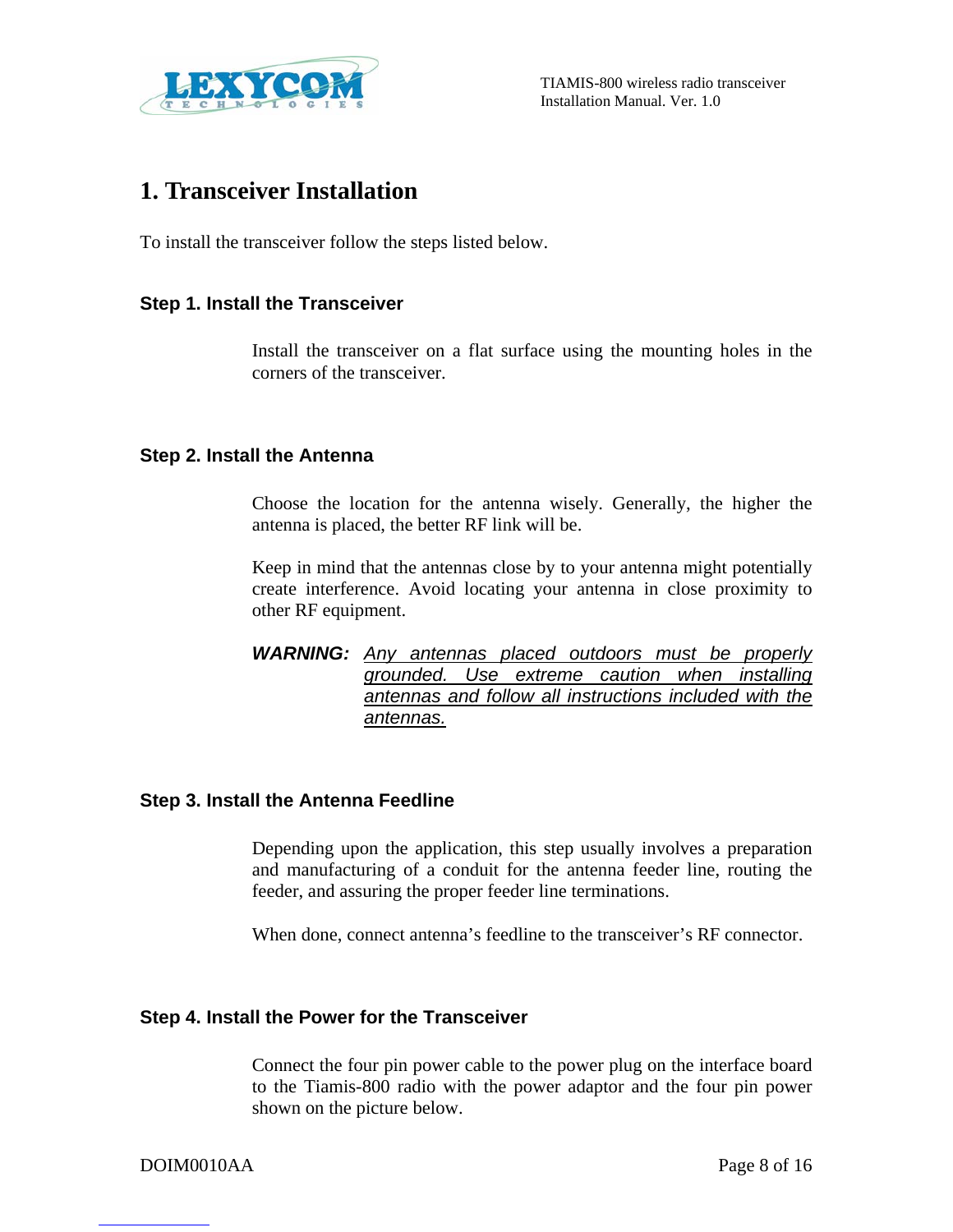

*Caution: The red wire on the four pin power cable should be the closest to the RS232 data connector (see picture below).* 



Make sure that your power source is adequate to power up the transceiver.

### *WARNING: The Tiamis-800 transceiver is design to operate in the negative ground systems only.*

Connect the red wire of the four pin power cable to the positive terminal of your power source. Connect one of the black wires of the four pin power cable to the ground terminal of your power source cable.

### **Step 5. Connect Computer to the Transceiver**

 Connect one end of the data cable supplied to you by Lexycom to the RS232 diagnostics connector Tiamis-800, on the interface board. Connect Data port 1, the other end of the same cable to the programming computer's COM port.

DOIM0010AA Page 9 of 16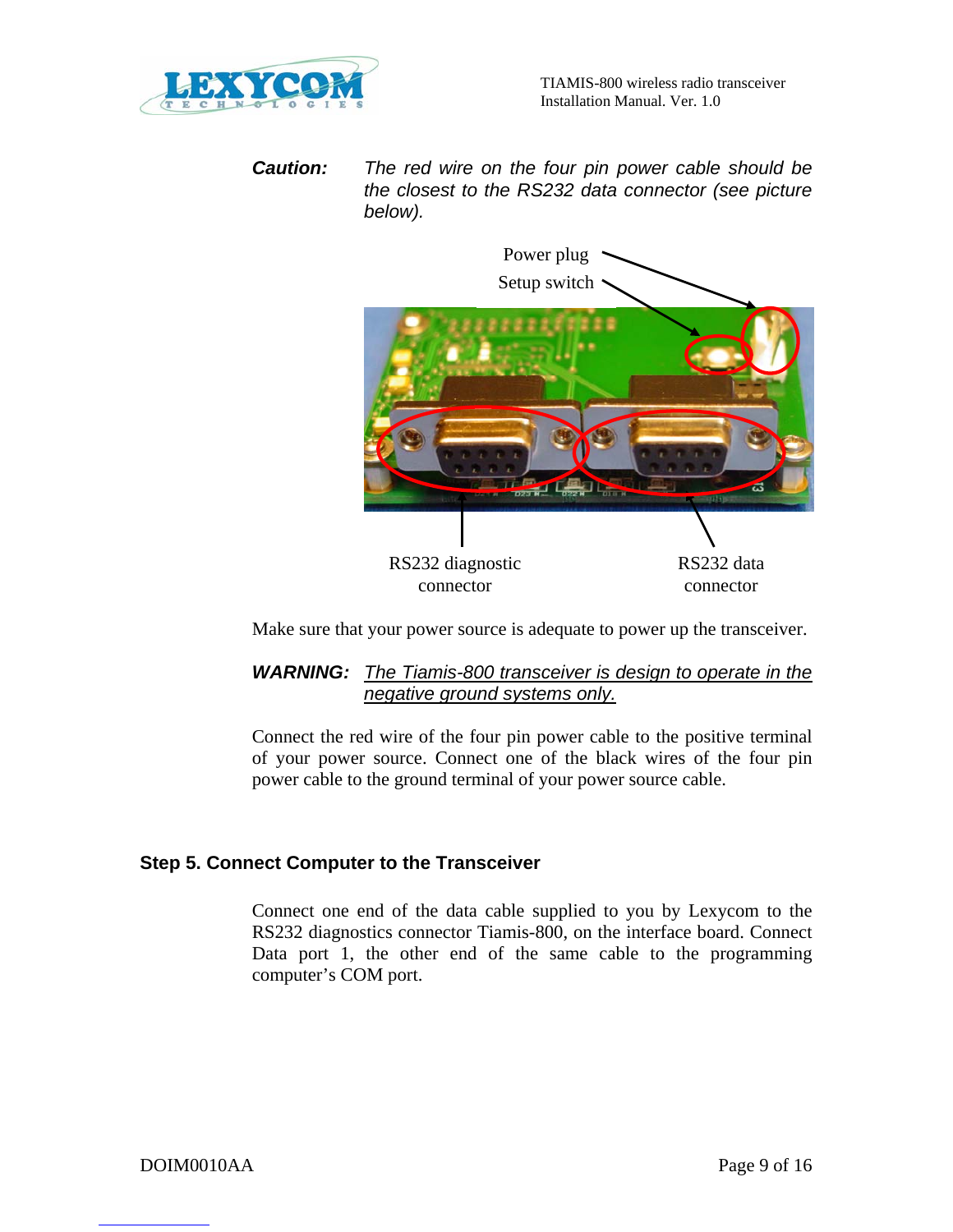

TIAMIS-800 wireless radio transceiver Installation Manual. Ver. 1.0



**WARNING:** Polarity of this connector is very important!

If reversed, the transceiver may be permanently damaged.

Data cable is connected to the RS232 diagnostics port.

Apply power to the transceiver by turning the power source On.

DOIM0010AA Page 10 of 16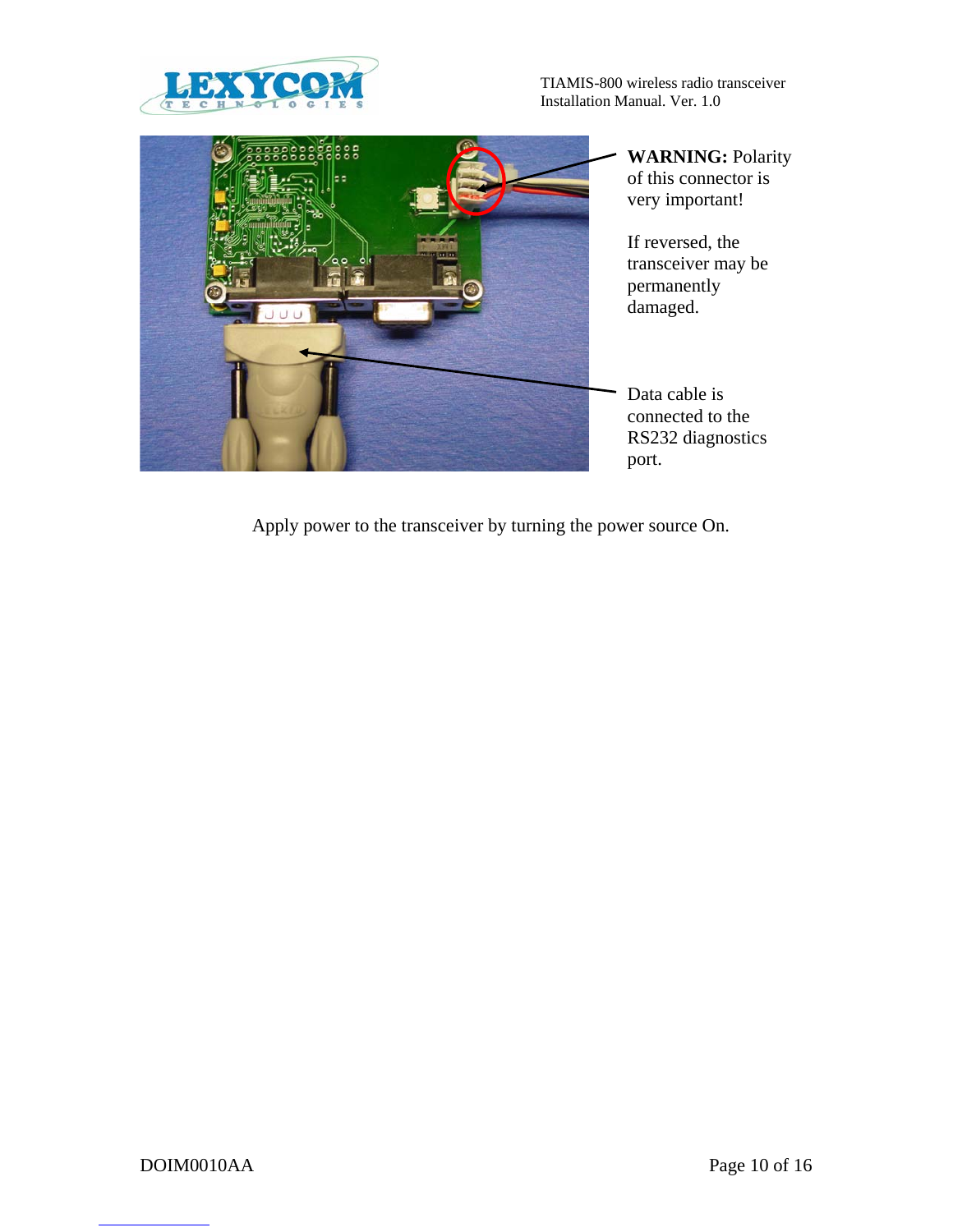

# **2. Transceiver Configuration**

When purchased, the Lexycom wireless data transceivers are shipped from the factory pre-configured to operate in the Slave mode of operation with the acknowledgement turned off. The most of the factory default settings can be left unchanged.

However, some of the settings need to be verified and changed (if needed) during the transceiver's installation.

| NOTE: | It is installer's responsibility to ensure that the Tiamis- |
|-------|-------------------------------------------------------------|
|       | 800 transceiver is installed according to the quidelines    |
|       | listed below depending on the system configuration.         |
|       |                                                             |
|       | It is also installer's responsibility to assure that the    |
|       | transceiver's emission limits are not exceeded.             |
|       |                                                             |

Therefore, please follow the steps listed below to assure transceiver's proper installation.

### **Step 1. Determine the Signal Loss in your Antenna Cable**

This step is required to assure that the transceiver's emission limits are not exceeded when it is used in combination with different cables and antennas.

*WARNING: If a directional antenna is used, follow the steps below to adjust transceiver's output power to assure its compliance with the FCC Rules and Regulations.*

To properly set output power of the transceiver, you need to know signal loss in the antenna cable. The cable loss depends on the cable type and its length. Lexycom Technologies provides two types of cables: LMR240 and LMR400. You can use Tables 6.1.1 and 6.1.2 below to find the loss in your cable.

DOIM0010AA Page 11 of 16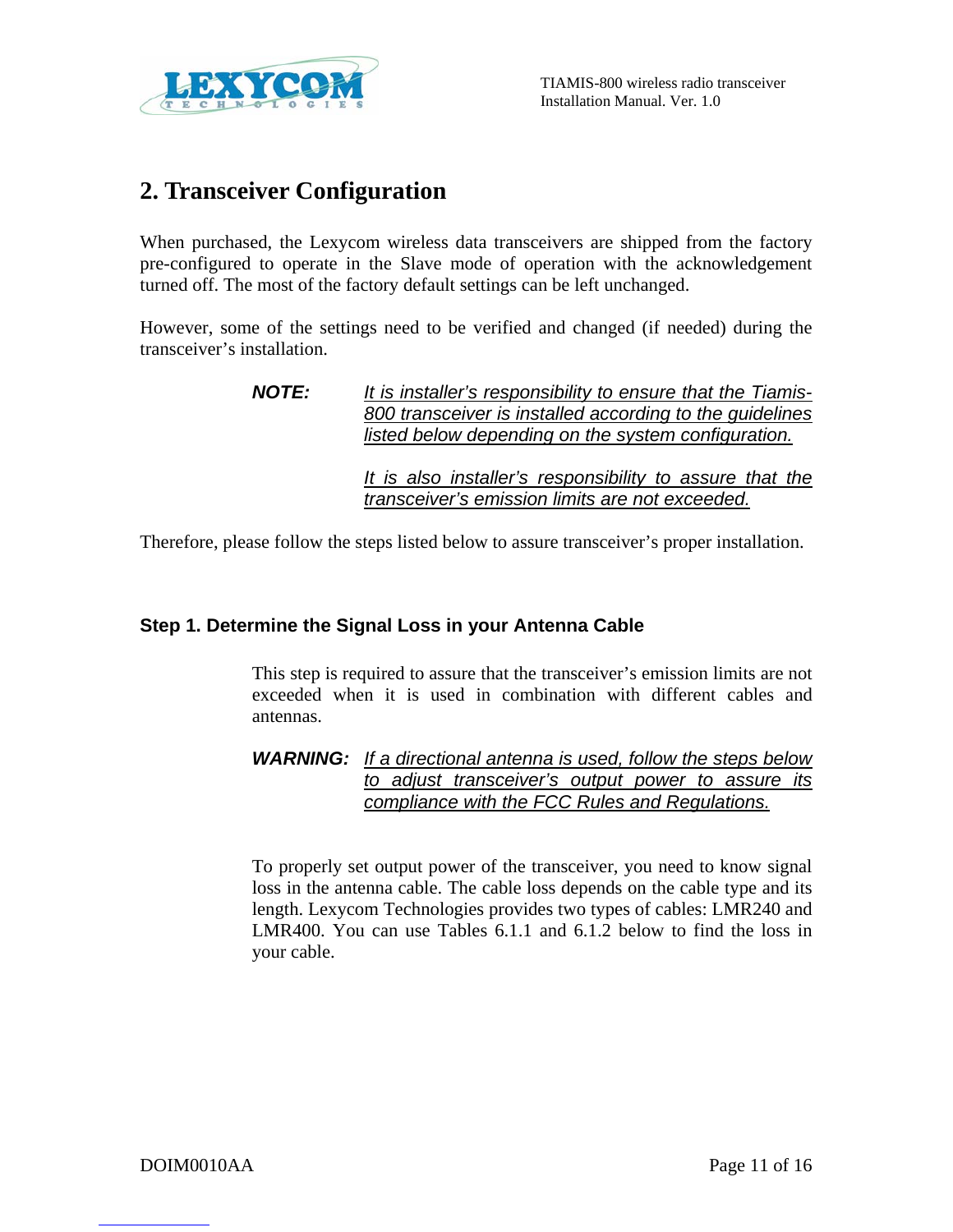

| LMR240 cable length | LMR240 cable loss $@915 \text{ MHz}$ |
|---------------------|--------------------------------------|
| 10 feet             | $0.8$ dB                             |
| 50 feet             | $3.8 \text{ dB}$                     |
| $100$ feet          | 7.6 dB                               |
| $200$ feet          | $15.2 \text{ dB}$                    |

*Table 1. LMR240 cable loss at 915 MHz.* 

*Table 2. LMR400 cable loss at 915 MHz.* 

| LMR400 cable length | LMR400 cable loss $@915 \text{ MHz}$ |
|---------------------|--------------------------------------|
| 50 feet             | 2 dB                                 |
| $100$ feet          | 3.9 dB                               |
| $200$ feet          | 7.8 dB                               |

Below is the list of antennas, which are approved for the use with the transceiver.

*Table 3. List of omnidirectional antennas approved for the use with the Tiamis-800 transceivers.* 

| Antenna       | Manufacturer's | Lexycom's Part    | Gain           | <b>Notes</b> |
|---------------|----------------|-------------------|----------------|--------------|
| manufacturer  | Part Number    | Number            |                |              |
| Astron        | V9183          | <b>FGAN0905OS</b> | 5 dB           |              |
| Wireless      |                |                   |                |              |
| Redial/Larsen | SPDA24918      | FGAN0900PD        | 2 dB           |              |
| Astron        | AXH92SMS       | FGAN0900PA        | $0$ dB         |              |
| Wireless      |                |                   |                |              |
| Astron        | AXH92SM        | FGAN0900PS        | 0 <sub>d</sub> |              |
| Wireless      |                |                   |                |              |

*Table 4. List of directional antennas approved for the use with the Tiamis-800 transceivers..* 

| Antenna      | Manufacturer's | Lexycom's Part | Gain  | <b>Notes</b>   |
|--------------|----------------|----------------|-------|----------------|
| manufacturer | Part Number    | Number         |       |                |
| Astron       | 918-3          | FGAN0903YS     | 7 dB  | 3 element Yagi |
| Wireless     |                |                |       |                |
| Astron       | 918-6          | FGAN0906YS     | 11 dB | 6 element Yagi |
| Wireless     |                |                |       |                |
| Astron       | 918-6ESP       | FGAN0906YE     | 11 dB | 6 element Yagi |

DOIM0010AA Page 12 of 16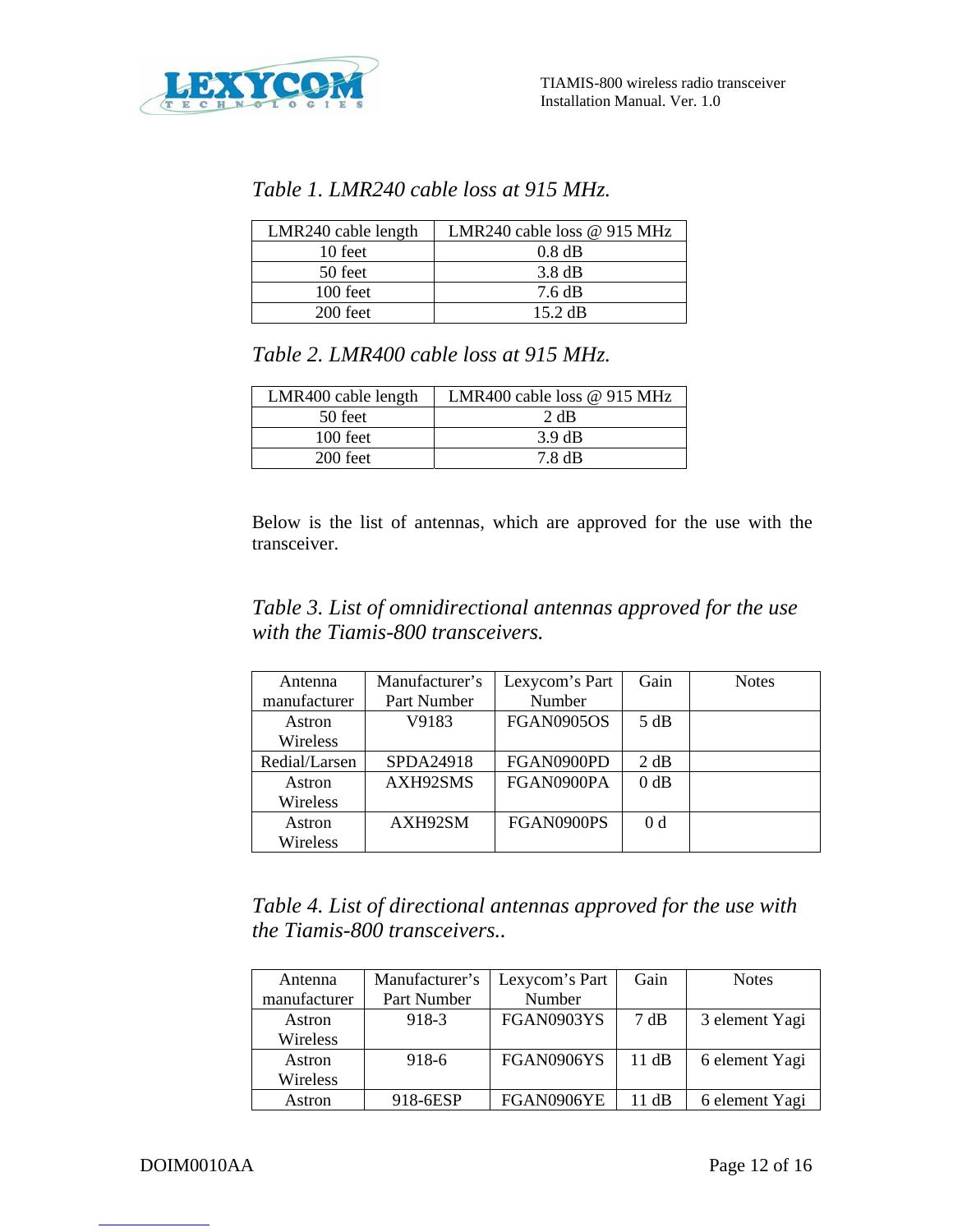

| $- - - -$<br>w<br>. | - .<br>TICICOO |  |  |
|---------------------|----------------|--|--|
|                     |                |  |  |

### **Step 2. Determine the Maximum Allowed Transceiver's Output Power Settings**

According to the FCC Rules, the Tiamis-800 transceiver's output power should be set to assure that the total EIRP of the system does not exceed 36 dBm.

Therefore, if the transceiver is used with one of the omnidirectional antennas listed above, the transceiver's output power can be kept at its maximum settings of '10'.

However, if one of the directional antennas used with the transceiver, use the tables below to determine the maximum allowed transceiver's output power settings to assure its compliance with the FCC Rules and Regulations.

| Transmitter's  | Transmitter's | Total EIRP based on the length of the LMR240 |         |          |          |
|----------------|---------------|----------------------------------------------|---------|----------|----------|
| output power   | output        | cable, mW                                    |         |          |          |
| settings       | power, mW     |                                              |         |          |          |
|                |               | LMR240,                                      | LMR240, | LMR240,  | LMR240,  |
|                |               | 10 feet                                      | 50 feet | 100 feet | 200 feet |
| 10             | 1000          | 36.2                                         | 33.2    | 29.4     | 21.8     |
| 9              | 900           | 35.7                                         | 32.7    | 28.9     | 21.3     |
| 8              | 800           | 35.2                                         | 32.2    | 28.4     | 20.8     |
| 7              | 700           | 34.7                                         | 31.7    | 27.9     | 20.3     |
| 6              | 600           | 34                                           | 31      | 27.2     | 19.6     |
| 5              | 500           | 33.2                                         | 30.2    | 26.4     | 18.8     |
| $\overline{4}$ | 400           | 32.2                                         | 29.2    | 25.4     | 17.8     |
| 3              | 300           | 31                                           | 28      | 24.2     | 16.6     |
| $\overline{2}$ | 200           | 29.2                                         | 26.2    | 22.4     | 14.8     |
|                | 100           | 26.2                                         | 23.2    | 19.4     | 11.8     |
| $\theta$       |               | 6.2                                          | 3.2     | $-0.6$   | $-8.2$   |

*Table 5. 7 dB Yagi, Lexycom's PN #FGAN9183YS, LMR240 cable type* 

*WARNING. The settings marked in red will lead to transceiver's output power to be higher than allowed by the FCC. Adjust transceiver's output power settings to assure the compliance.*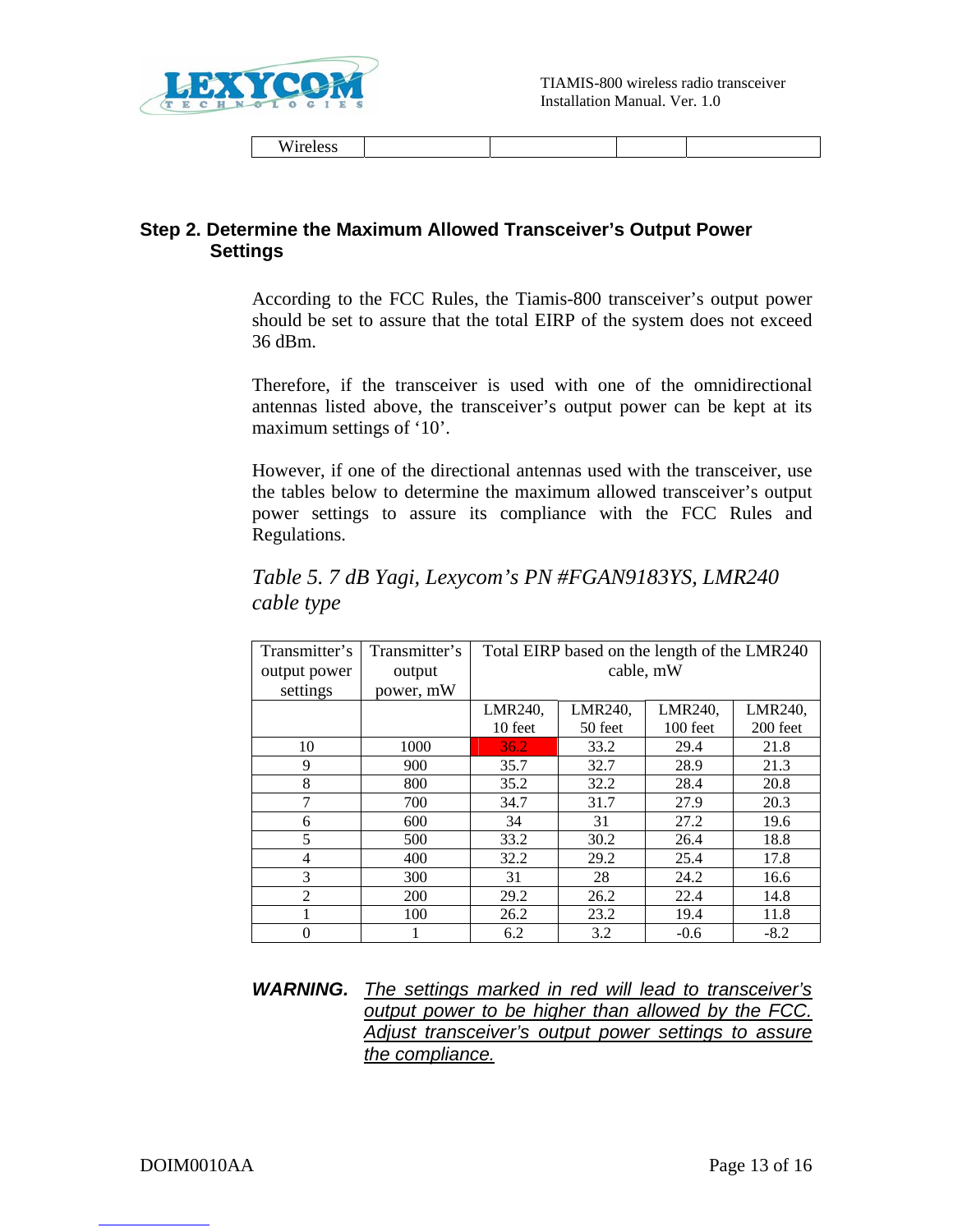

### *Table 6. 11 dB Yagi, Lexycom's PN #FGAN9186YS and FGAN9186YS, LMR240 cable type*

| Transmitter's  | Transmitter's | Total EIRP based on the length of the LMR240 |         |          |          |
|----------------|---------------|----------------------------------------------|---------|----------|----------|
| output power   | output        | cable, mW                                    |         |          |          |
| settings       | power, mW     |                                              |         |          |          |
|                |               | LMR240,                                      | LMR240, | LMR240,  | LMR240,  |
|                |               | 10 feet                                      | 50 feet | 100 feet | 200 feet |
| 10             | 1000          | 39.2                                         | 36.2    | 32.4     | 24.8     |
| 9              | 900           | 38.7                                         | 35.7    | 31.9     | 24.3     |
| 8              | 800           | 38.2                                         | 35.2    | 31.4     | 23.8     |
| $\overline{7}$ | 700           | 37.7                                         | 34.7    | 30.9     | 23.3     |
| 6              | 600           | 37                                           | 34      | 30.2     | 22.6     |
| 5              | 500           | 36.2                                         | 33.2    | 29.4     | 21.8     |
| 4              | 400           | 35.2                                         | 32.2    | 28.4     | 20.8     |
| 3              | 300           | 34                                           | 31      | 27.2     | 19.6     |
| 2              | 200           | 32.2                                         | 29.2    | 25.4     | 17.8     |
|                | 100           | 29.2                                         | 26.2    | 22.4     | 14.8     |
| 0              | 0             | 9.2                                          | 6.2     | 2.4      | $-5.2$   |

*WARNING. The settings marked in red will lead to transceiver's output power to be higher than allowed by FCC. Adjust transceiver's output power settings to assure compliance.*

*Table 7. 7 dB Yagi, Lexycom's PN #FGAN9183YS, LMR400 cable type* 

| Transmitter's  | Transmitter's | Total EIRP based on the length of the LMR400 |             |             |  |
|----------------|---------------|----------------------------------------------|-------------|-------------|--|
| output power   | output        |                                              | cable, mW   |             |  |
| settings       | power, mW     |                                              |             |             |  |
|                |               | LMR400,                                      | LMR400, 100 | LMR400, 200 |  |
|                |               | 50 feet                                      | feet        | feet        |  |
| 10             | 1000          | 35                                           | 33.1        | 29.2        |  |
| 9              | 900           | 34.5                                         | 32.6        | 28.7        |  |
| 8              | 800           | 34                                           | 32.1        | 28.2        |  |
| 7              | 700           | 33.5                                         | 31.6        | 27.7        |  |
| 6              | 600           | 32.8                                         | 30.9        | 27          |  |
| 5              | 500           | 32                                           | 30.1        | 26.2        |  |
| 4              | 400           | 31                                           | 29.1        | 25.2        |  |
| 3              | 300           | 29.8                                         | 27.9        | 24          |  |
| $\mathfrak{D}$ | <b>200</b>    | 28                                           | 26.1        | 22.2        |  |
|                | 100           | 25                                           | 23.1        | 19.2        |  |
|                |               | 5                                            | 3.1         | $-0.8$      |  |

DOIM0010AA Page 14 of 16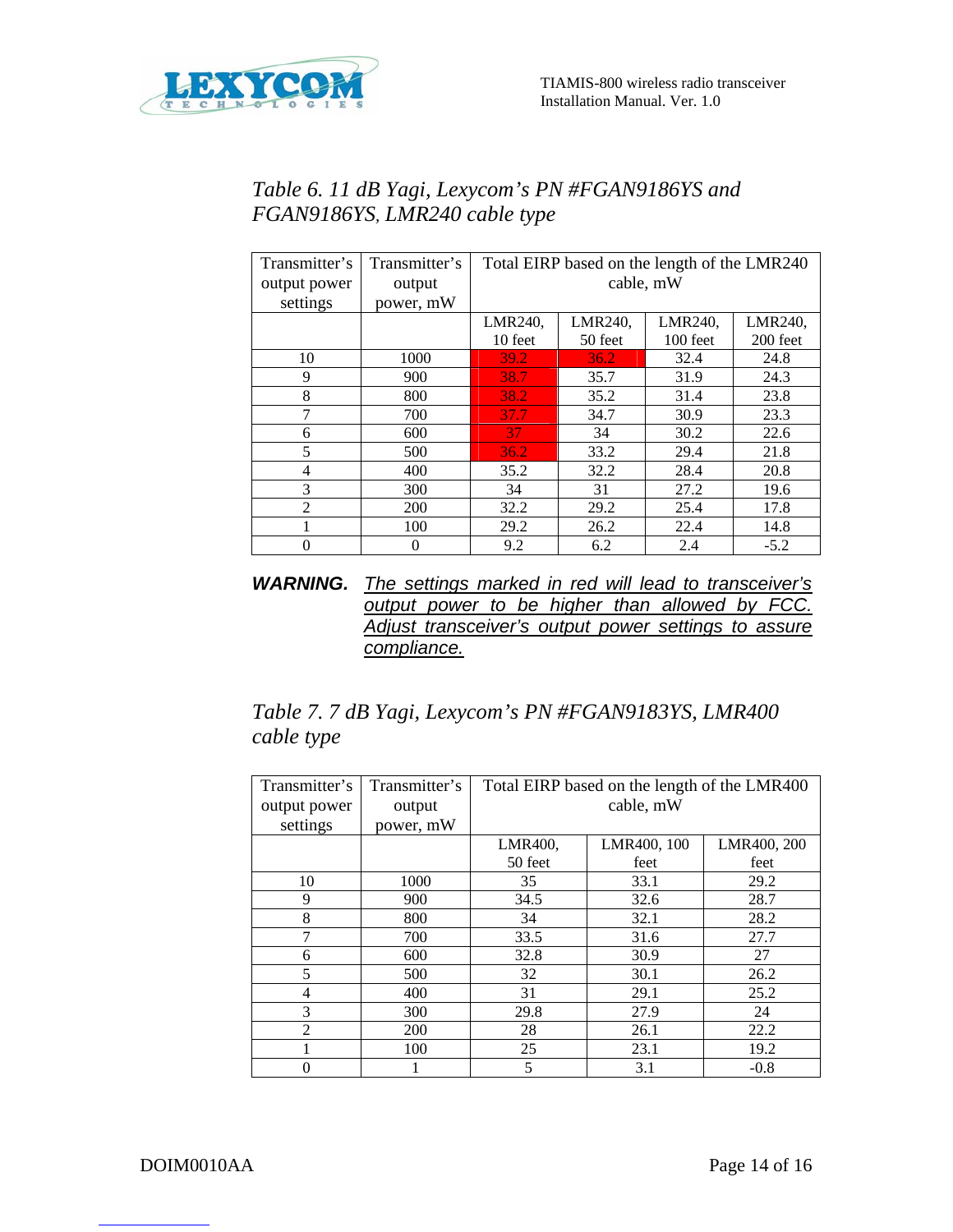

### *Table 8. 11 dB Yagi, Lexycom's PN #FGAN9186YS and FGAN9186YS, LMR240 cable type*

| Transmitter's  | Transmitter's | Total EIRP based on the length of the LMR400 |             |             |
|----------------|---------------|----------------------------------------------|-------------|-------------|
| output power   | output        |                                              | cable, mW   |             |
| settings       | power, mW     |                                              |             |             |
|                |               | LMR400,                                      | LMR400, 100 | LMR400, 200 |
|                |               | 50 feet                                      | feet        | feet        |
| 10             | 1000          | 39                                           | 37.1        | 33.2        |
| 9              | 900           | 38.5                                         | 36.6        | 32.7        |
| 8              | 800           | 38                                           | 36.1        | 32.2        |
| 7              | 700           | 37.5                                         | 35.6        | 31.7        |
| 6              | 600           | 36.8                                         | 34.9        | 31          |
| 5              | 500           | 36                                           | 34.1        | 30.2        |
| 4              | 400           | 35                                           | 33.1        | 29.2        |
| 3              | 300           | 33.8                                         | 31.9        | 28          |
| $\mathfrak{D}$ | <b>200</b>    | 32                                           | 30.1        | 26.2        |
|                | 100           | 29                                           | 27.1        | 23.2        |
|                |               | 9                                            | 7.1         | 3.2         |

*WARNING. The settings marked in red will lead to transceiver's output power to be higher than allowed by FCC. Adjust transceiver's output power settings to assure compliance.*

### **Step 3. Adjust Transceiver's Output Power**

To adjust the output power settings of the transceiver, start the Lexycom's Configuration Program supplied to you on a CD at the time of transceiver's purchase.

Download/read transceiver's settings (refer to the Configuration Program User Manual for more details).

When done, navigate to the *Network Access* tab. The screen for this tab is shown below.

DOIM0010AA Page 15 of 16